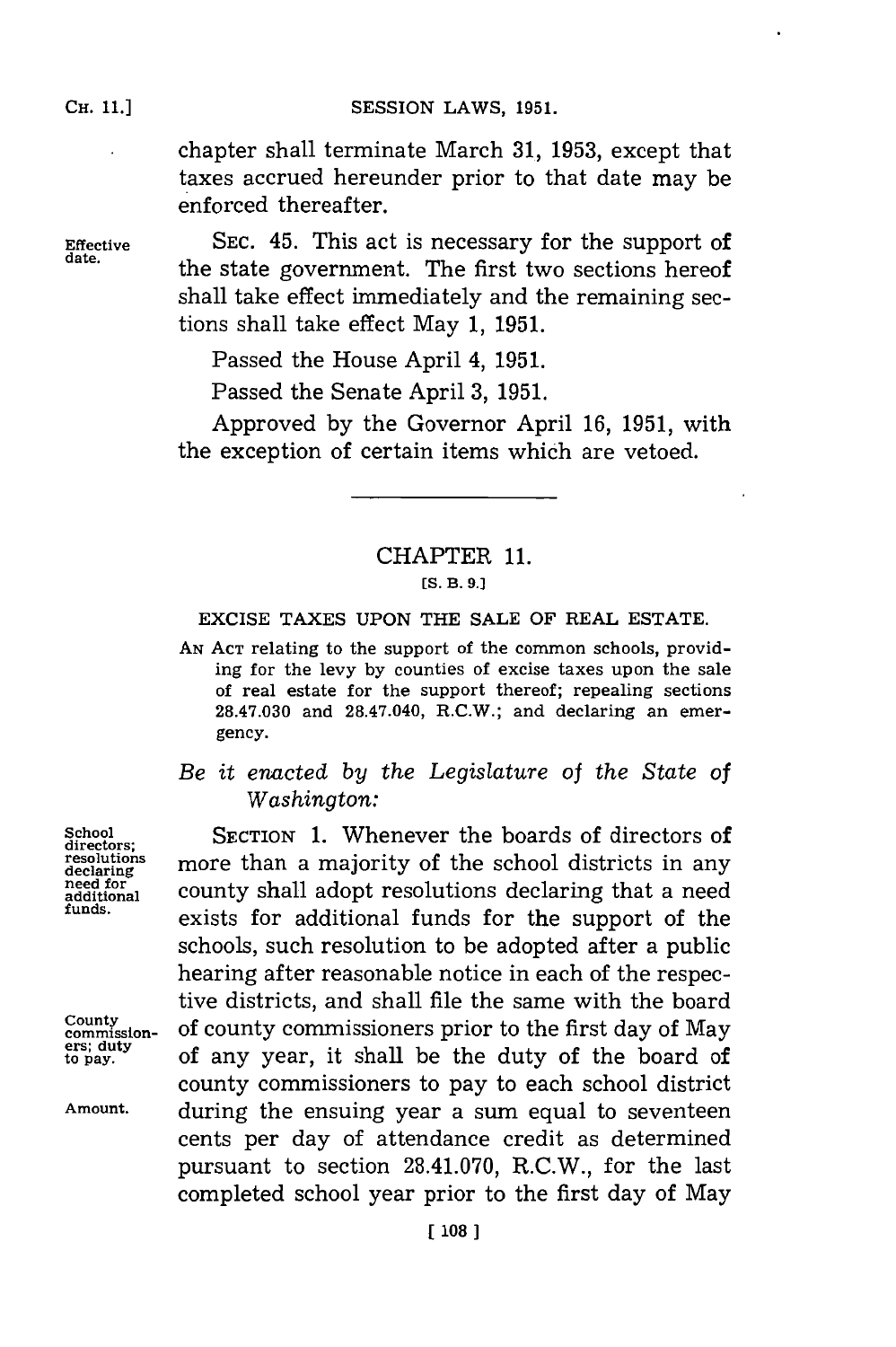of any year. The year during which the payments herein required are to be made shall be from the first day of May to the last day of April, inclusive: *Pro-* **Levy of tax on real** *vided,* That in the event a county, for a period of **estate sales** twelve months prior to the first day of May of any **ment of<sup>5</sup>** year, levies a tax of not less than one per cent on the *precludes* sales of real estate in the county as permitted and **liability.** provided for in this act and assigns the entire proceeds of one per cent or so much as necessary to make the above payment to the county school fund for distribution to the various school districts, there shall be no further liability upon the county for this purpose.

**[R.C.W. 28.41.070** was derived from Rem. Supp. 1949, 4940-4, part (subsections a to i incl.).

SEC. 2. The county commissioners of any county Levy auare authorized **by** ordinance to levy an excise tax upon sales of real estate not exceeding one per cent of the selling price. The rate of the levy shall be Rate. determined annually **by** the commissioners. The proceeds of the tax provided for in this act shall be **Disposition** placed in the county school fund and shall be used exclusively for the support of the common schools: *Provided,* That one-half of one per cent of the proceeds of the tax provided for herein may be placed in the current expense fund of the county.

**SEC. 3.** If the excise tax herein authorized shall **Where pro- ceeds of tax** be levied in any county for a period of twelve or any **insufficit** lesser number of months and it shall appear upon the charge against state first day of May of any year that such tax has not school fund. produced seventeen cents per day's attendance credit or such proportion thereof as such lesser number of months, or major fraction thereof, during which the tax was levied, bears to twelve, the deficit shall be certified **by** the board of county commissioners to the state superintendent of public instruction as a charge against the state school equalization fund for the schools of such county. The sum so certified shall **Payment.**

**proceeds**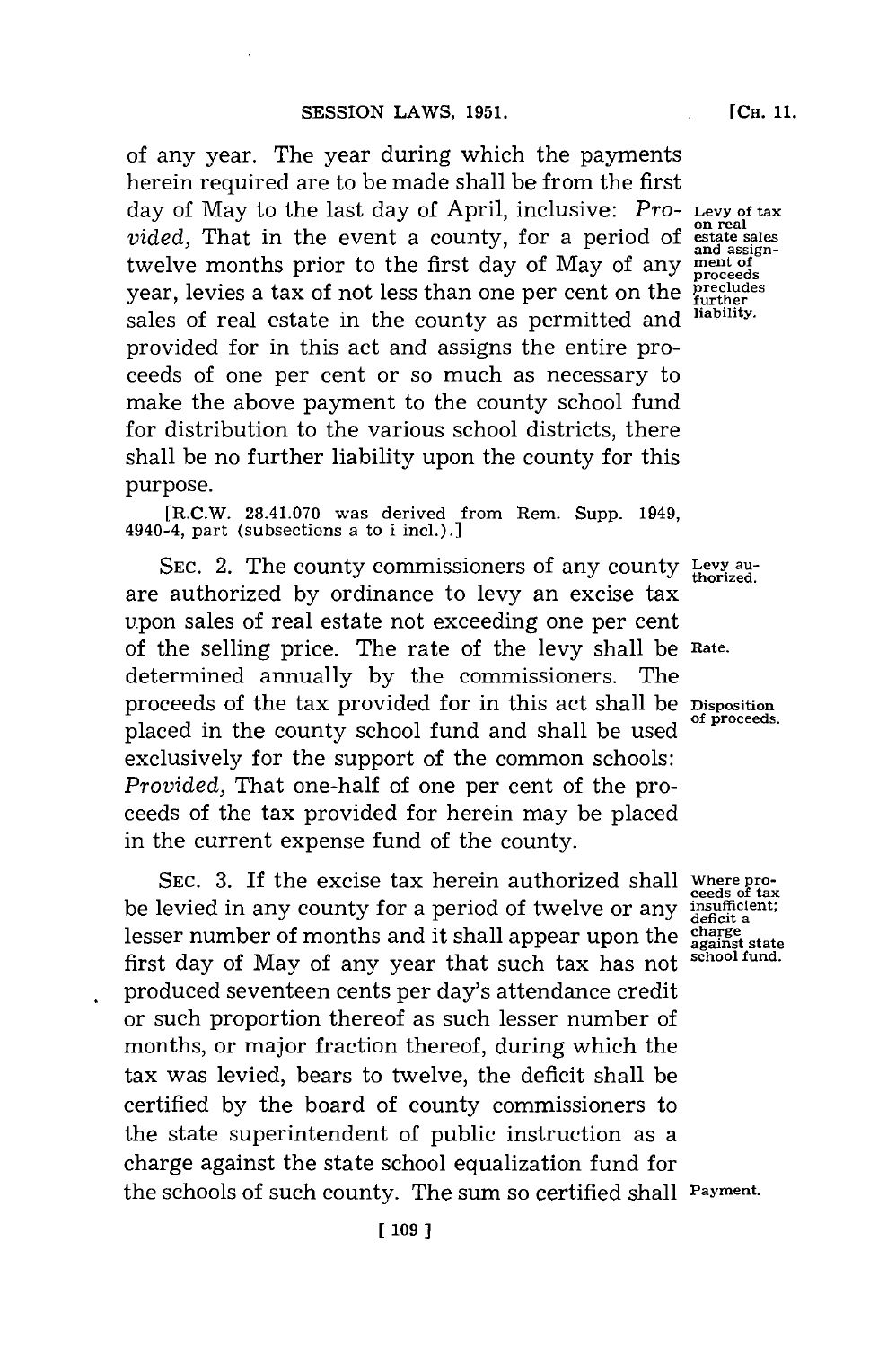be paid to the county treasurer from the state school equalization fund and allotted to the school districts in the same manner as other money is distributed from the county school fund.

**clause.**

**Repealing SEC.** 4. Sections **28.47.030** and 28.47.040 of the Revised Code of Washington derived from section **5,** subchapter **9,** title **3,** chapter **97** of the Laws of **1909,** as last amended **by** section **1** of chapter **31** of the Laws of 1949, are hereby repealed.

> [R.C.W. **28.47.030** was derived from Rem. Supp. 1949, **§** 4936, part (1st sentence); R.C.W. 28.47.040 was derived from Rem. Supp. 1949, **§** 4936, part (all except 1st sentence).]

> SEC. 5. The real estate sales tax provided for herein shall be levied upon each sale of real property located within the county.

**of tax.**

**"Seller." SEC. 6.** As used in this act and in any ordinance enacted pursuant thereto, the term "seller," unless otherwise indicated **by** the context, shall mean any individual, receiver, assignee, trustee in bankruptcy, trust, estate, firm, co-partnership, joint venture, club, company, joint stock company, business trust, municipal corporation, quasi-municipal corporation, corporation, association, society, or any group of individuals acting as a unit, whether mutual, cooperative, fraternal, non-profit or otherwise; but it shall not include the United States or the state of Washington.

**"Sale."~ SEC. 7.** As so used, the term "sale" shall have its ordinary meaning and shall include any conveyance, grant, assignment, quit-claim, or transfer of the ownership of or title to real property or any estate or interest in real property for a valuable consideration, and any contract for such conveyance, grant, assignment, quit-claim, or transfer, and any lease with an option to purchase real property or any estate or interest in real property or other contract under which possession of the property is given to the purchaser, or any other person **by** his direction,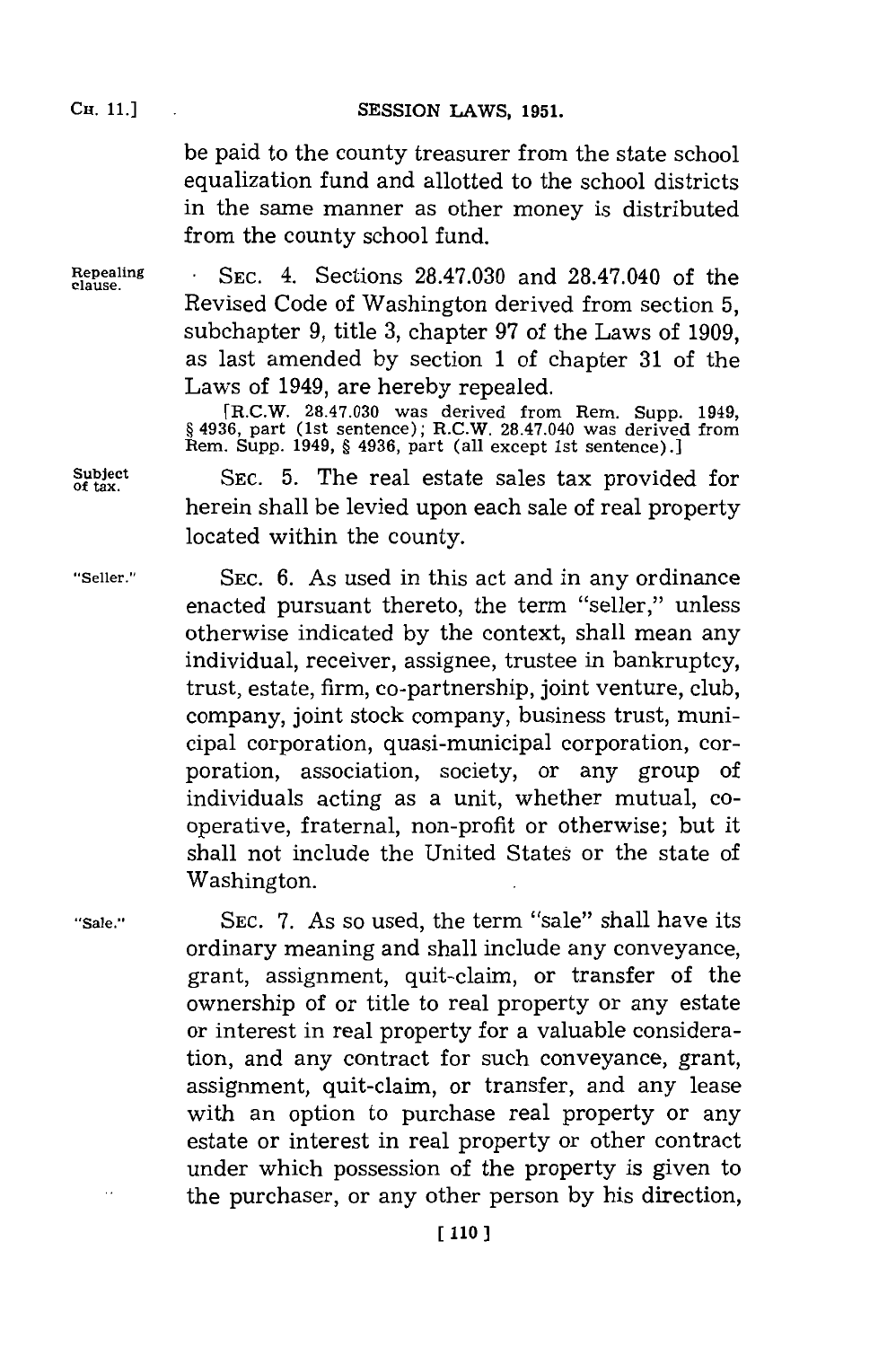while title is retained **by** the vendor as security for the payment of the purchase price.

The terms shall not include a transfer **by** gift, **Exceptions.** devise, or inheritance, a transfer of any leasehold interest other than of the type mentioned above, a mortgage or other transfer of an interest in real property merely to secure a debt, nor a transfer in compliance with the terms of any lease or contract upon which the tax as imposed **by** this act has been paid, nor the sale of any grave or lot in an established cemetery.

SEC. 8. As so used, the term "selling price" shall "selling mean the consideration, including money or anything of value, paid or delivered or contracted to be paid or delivered in return for the transfer of the real property or estate or interest in real property, and shall include the amount of any lien, mortgage, or other incumbrance, either given to secure the purchase price, or any part thereof, or remaining unpaid on such property at the time of sale.

**SEC. 9.** The tax herein provided for and any **Lien.** interest or penalties thereon shall be a specific lien upon each piece of real property sold from the time of sale until the tax shall have been paid, which lien may be enforced in the manner prescribed for the foreclosure of mortgages.

SEC. 10. The tax levied under this act shall be Tax is the obligation of the seller and the county treasurer of seller. may, at his option, enforce the obligation through an **Enforcement,** action of debt against the seller or he may proceed in the manner prescribed for the foreclosure of mortgages and resort to one course of enforcement shall not be an election not to pursue the other.

SEC. 11. The tax hereby imposed shall be paid to *collection*. and collected **by** the county treasurer who shall cause a stamp evidencing satisfaction of the lien to be affixed to the conveyance prior to its recording.

**[ill ]**